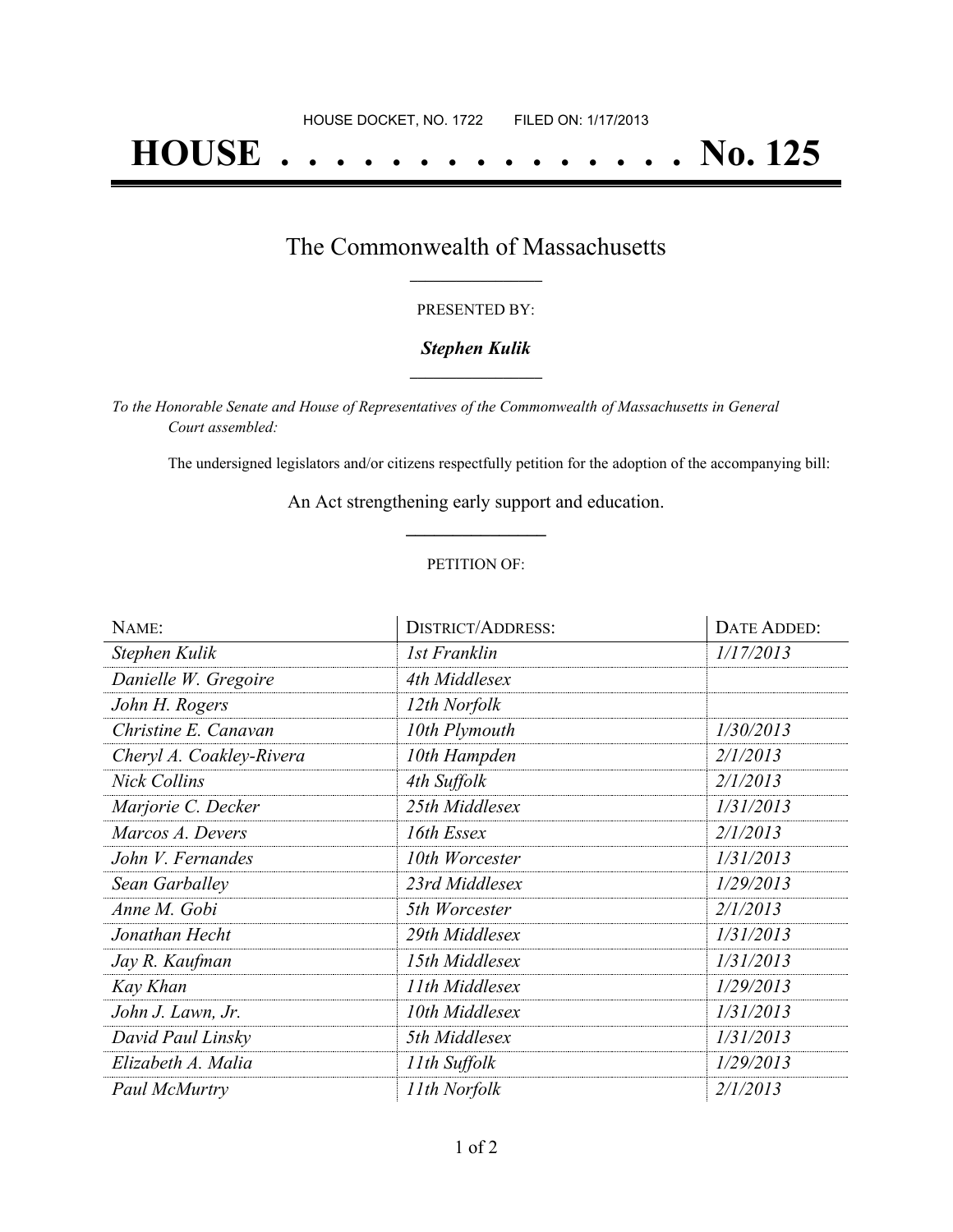| David M. Rogers   | 24th Middlesex | 1/31/2013 |
|-------------------|----------------|-----------|
| John W. Scibak    | 2nd Hampshire  | 1/30/2013 |
| Thomas M. Stanley | 9th Middlesex  | 2/1/2013  |
| Ellen Story       | 3rd Hampshire  | 1/31/2013 |
| Chris Walsh       | 6th Middlesex  | 1/28/2013 |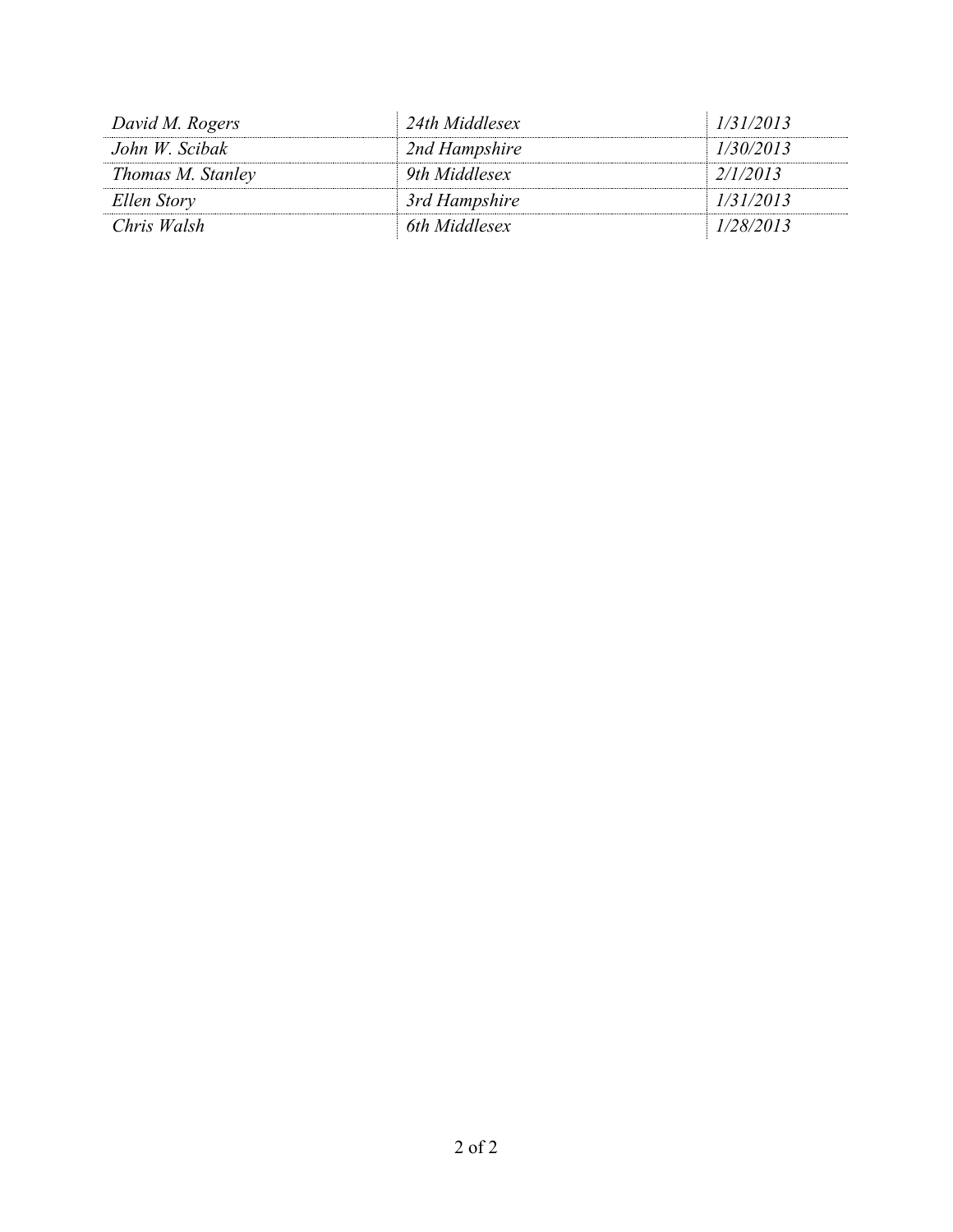#### HOUSE DOCKET, NO. 1722 FILED ON: 1/17/2013

## **HOUSE . . . . . . . . . . . . . . . No. 125**

By Mr. Kulik of Worthington, a petition (accompanied by bill, House, No. 125) of Stephen Kulik and others for legislation to establish a home visiting program to provide culturally sensitive services to eligible parents, infants and children. Children, Families and Persons with Disabilities.

## The Commonwealth of Massachusetts

**\_\_\_\_\_\_\_\_\_\_\_\_\_\_\_ In the Year Two Thousand Thirteen \_\_\_\_\_\_\_\_\_\_\_\_\_\_\_**

An Act strengthening early support and education.

Be it enacted by the Senate and House of Representatives in General Court assembled, and by the authority *of the same, as follows:*

1 Notwithstanding any general or special law to the contrary there shall be established in 2 the General Laws a new Chapter, Chapter 15F; Home Visiting

3 Chapter 15F: The Children's Trust Fund shall collaborate with the Departments of Early 4 Education and Care and Public Health to coordinate and deliver evidence-based and promising 5 practice home visiting services to eligible families.

 (1) Funding for Home Visiting programs shall be directed to evidence-based or promising practices models that provide culturally sensitive services to parents, infants and children (0-5); maintaining high quality consistent and continuous training and supervision and provide evaluation with measurable outcomes proving the efficacy of the program.

 (1a) Home Visiting programs shall be evidence- based or promising practices models that provide culturally sensitive services to parents, infants and children to age 5, using strength based and relationship focused curriculum; maintaining high-quality, consistent and continuous training and supervision; providing program evaluation to assess efficacy; and engaging in ongoing process and participant outcomes measurement to assess effectiveness.

15 (2) As used in this section the following words have the following meanings, unless 16 the context clearly requires otherwise;

17 Home Visiting; a voluntary home-based service delivery strategy for families with 18 children from conception to age 5 that provides culturally sensitive face to face visits by trained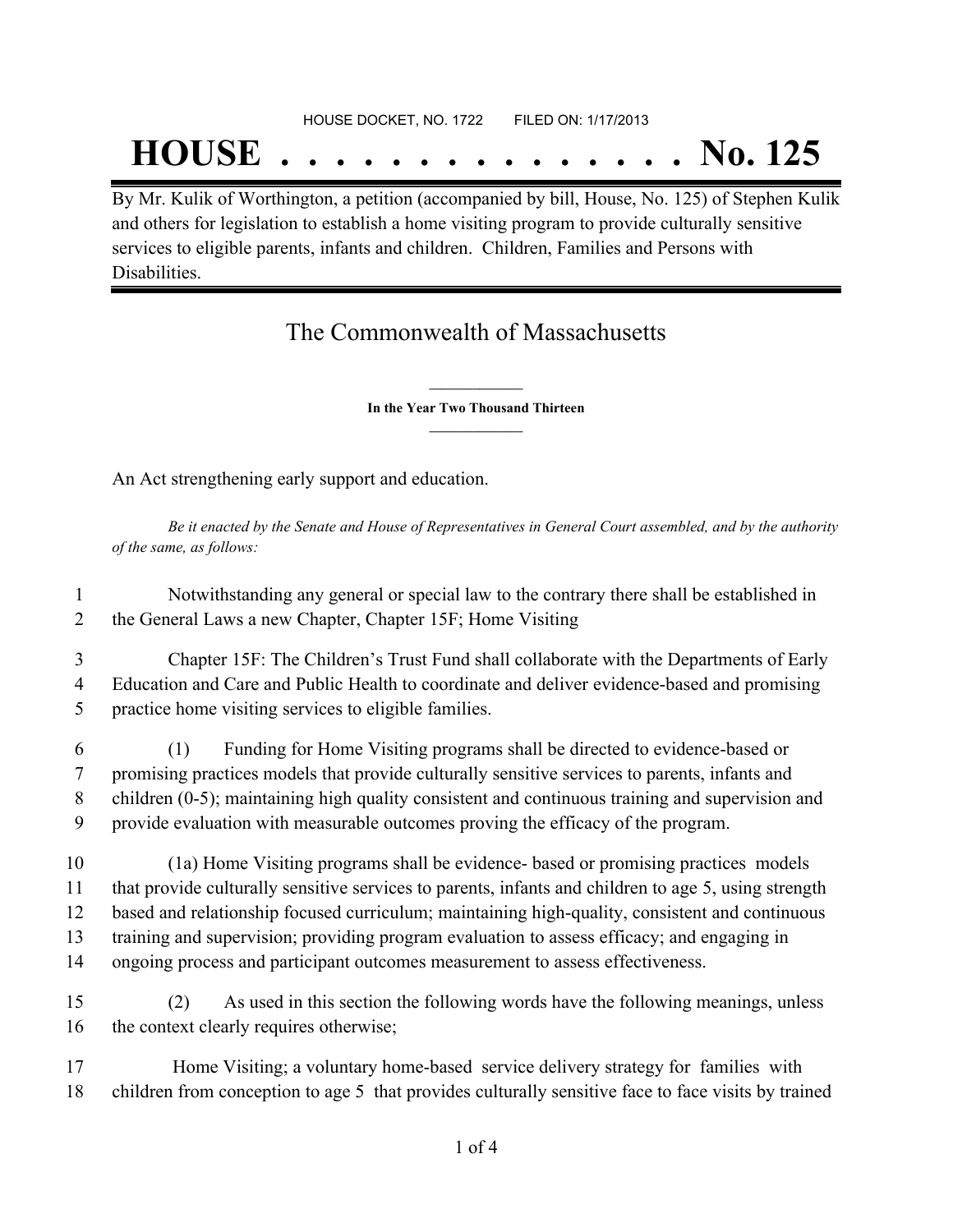- and supervised workers to promote positive parenting practices, improve maternal, infant and
- child health outcomes, build healthy child and parent relationships, support cognitive
- development of children, improve the health of the family, empower families to be self-
- sufficient, reduce child maltreatment and injury and increase preparation for a continuum of
- learning.
- Evidence-based programs are based on a clear consistent program model that do all of the following;
- (a) Provide researched-based services, grounded in relevant, empirical knowledge with measurable outcomes. Evidence- based programs are linked to program-specific outcomes and are associated with a national organization or institution of higher education. Evidence-based programs have comprehensive home visiting standards that ensure high quality service delivery and continuous quality improvement, have demonstrated significant , positive outcomes, and have been either evaluated using rigorous randomized controlled research designs, and evaluation results have been published in a peer-reviewed journal or are based on quasi-
- experimental research using 2 or more separate, comparable client samples.
- (b) Governed by a program manual or design that specifies the purpose, outcomes, duration, and frequency of service that constitutes the program.
- (c) Employ well-trained and competent staff and provide continuous professional development and supervision relevant to the specific program model being delivered.
- (d) Demonstrate strong links to other community based services; focusing on early childhood and family support programs
- (e) Operate within an organization that ensures program fidelity.
- Promising practices programs do not meet the criteria of evidence based programs but do all of the following;
- (a) Have data or evidence demonstrating effectiveness at achieving measurable outcomes for pregnant women, infants, children and their families. Promising programs are or will be evaluated on program data.
- (b) Have a manual or design that specifies the program's purpose, outcomes, duration and frequency of service.
- (c) Employ well-trained and competent staff and provide continuous professional development and supervision relevant to the specific program model being delivered.
- (d) Demonstrate strong links to other community based services.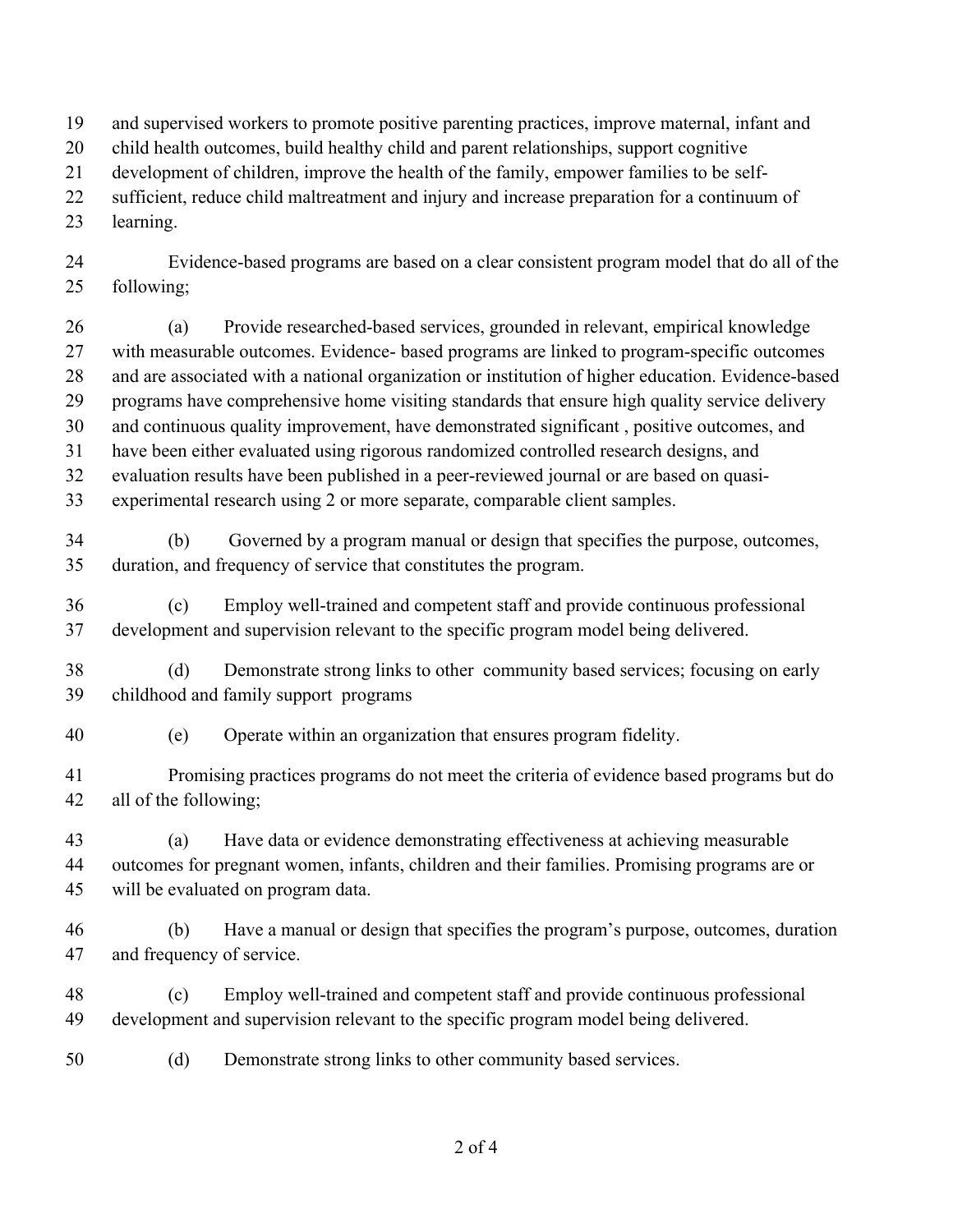| 51<br>52                         | (e)<br>standards.                                                                                                                                                                                                                                                                                                                                                                                                                                                                                                                                                   | Operate within an organization that ensures compliance with home visiting                                                                                                                                                                                                                                                                                                                                                                                                                            |  |
|----------------------------------|---------------------------------------------------------------------------------------------------------------------------------------------------------------------------------------------------------------------------------------------------------------------------------------------------------------------------------------------------------------------------------------------------------------------------------------------------------------------------------------------------------------------------------------------------------------------|------------------------------------------------------------------------------------------------------------------------------------------------------------------------------------------------------------------------------------------------------------------------------------------------------------------------------------------------------------------------------------------------------------------------------------------------------------------------------------------------------|--|
| 53                               | (f)                                                                                                                                                                                                                                                                                                                                                                                                                                                                                                                                                                 | Operate with fidelity to the program model.                                                                                                                                                                                                                                                                                                                                                                                                                                                          |  |
| 54<br>55                         | Measurable Outcomes: Measurable outcomes shall allow for assessment of process and<br>participant outcomes, including but not limited to the following;                                                                                                                                                                                                                                                                                                                                                                                                             |                                                                                                                                                                                                                                                                                                                                                                                                                                                                                                      |  |
| 56                               |                                                                                                                                                                                                                                                                                                                                                                                                                                                                                                                                                                     | Process Outcomes                                                                                                                                                                                                                                                                                                                                                                                                                                                                                     |  |
| 57<br>58                         | (a)<br>both parents                                                                                                                                                                                                                                                                                                                                                                                                                                                                                                                                                 | Improve maternal mental health by providing access to screening and services for                                                                                                                                                                                                                                                                                                                                                                                                                     |  |
| 59<br>60                         | (b)                                                                                                                                                                                                                                                                                                                                                                                                                                                                                                                                                                 | Develop and maintain centralized participant data system that can be shared with<br>and used by community providers                                                                                                                                                                                                                                                                                                                                                                                  |  |
| 61                               | (c)                                                                                                                                                                                                                                                                                                                                                                                                                                                                                                                                                                 | Involvement of both parents in the program                                                                                                                                                                                                                                                                                                                                                                                                                                                           |  |
| 62                               | <b>Participant Outcomes</b>                                                                                                                                                                                                                                                                                                                                                                                                                                                                                                                                         |                                                                                                                                                                                                                                                                                                                                                                                                                                                                                                      |  |
| 63                               | (a)                                                                                                                                                                                                                                                                                                                                                                                                                                                                                                                                                                 | Reduction in child maltreatment numbers                                                                                                                                                                                                                                                                                                                                                                                                                                                              |  |
| 64                               | (b)                                                                                                                                                                                                                                                                                                                                                                                                                                                                                                                                                                 | Children will, on average, meet developmentally appropriate expectations                                                                                                                                                                                                                                                                                                                                                                                                                             |  |
| 65<br>66                         | (c)<br>development                                                                                                                                                                                                                                                                                                                                                                                                                                                                                                                                                  | Parents will have access to knowledge of positive parenting and child                                                                                                                                                                                                                                                                                                                                                                                                                                |  |
| 67                               | (d)                                                                                                                                                                                                                                                                                                                                                                                                                                                                                                                                                                 | Families will have access to and use of health care                                                                                                                                                                                                                                                                                                                                                                                                                                                  |  |
| 68<br>69                         | (e)<br>development                                                                                                                                                                                                                                                                                                                                                                                                                                                                                                                                                  | Families will be referred to different programs to encourage further growth and                                                                                                                                                                                                                                                                                                                                                                                                                      |  |
| 70                               | Reporting                                                                                                                                                                                                                                                                                                                                                                                                                                                                                                                                                           |                                                                                                                                                                                                                                                                                                                                                                                                                                                                                                      |  |
| 71<br>72<br>73<br>74<br>75<br>76 | (3) The Children's Trust Fund in collaboration with the Departments of Early Education<br>and Care and Public Health shall submit a report on both evidence- based and promising practice<br>programs to the Clerks of the House of Representative and the Senate, the House Committee on<br>Ways and Means, the Senate Committee on Ways and Means and the Joint Committees on<br>Children, Families and Persons with Disabilities, Education and Public Health no later than<br>December 1 of each year with the first report due no later than December 1, 2013. |                                                                                                                                                                                                                                                                                                                                                                                                                                                                                                      |  |
| 77<br>78<br>79<br>80<br>81       |                                                                                                                                                                                                                                                                                                                                                                                                                                                                                                                                                                     | The report shall include but is not limited to: locations of programs, numbers of families<br>served, length of stay of families in program, referrals of families to other programs, percentage<br>of participants who graduate from the program, percentage of families accessing health care,<br>percentage of parents in positive parenting process, readiness of child/children to participate in a<br>continuum of learning, reduction of child maltreatment numbers, professional development |  |